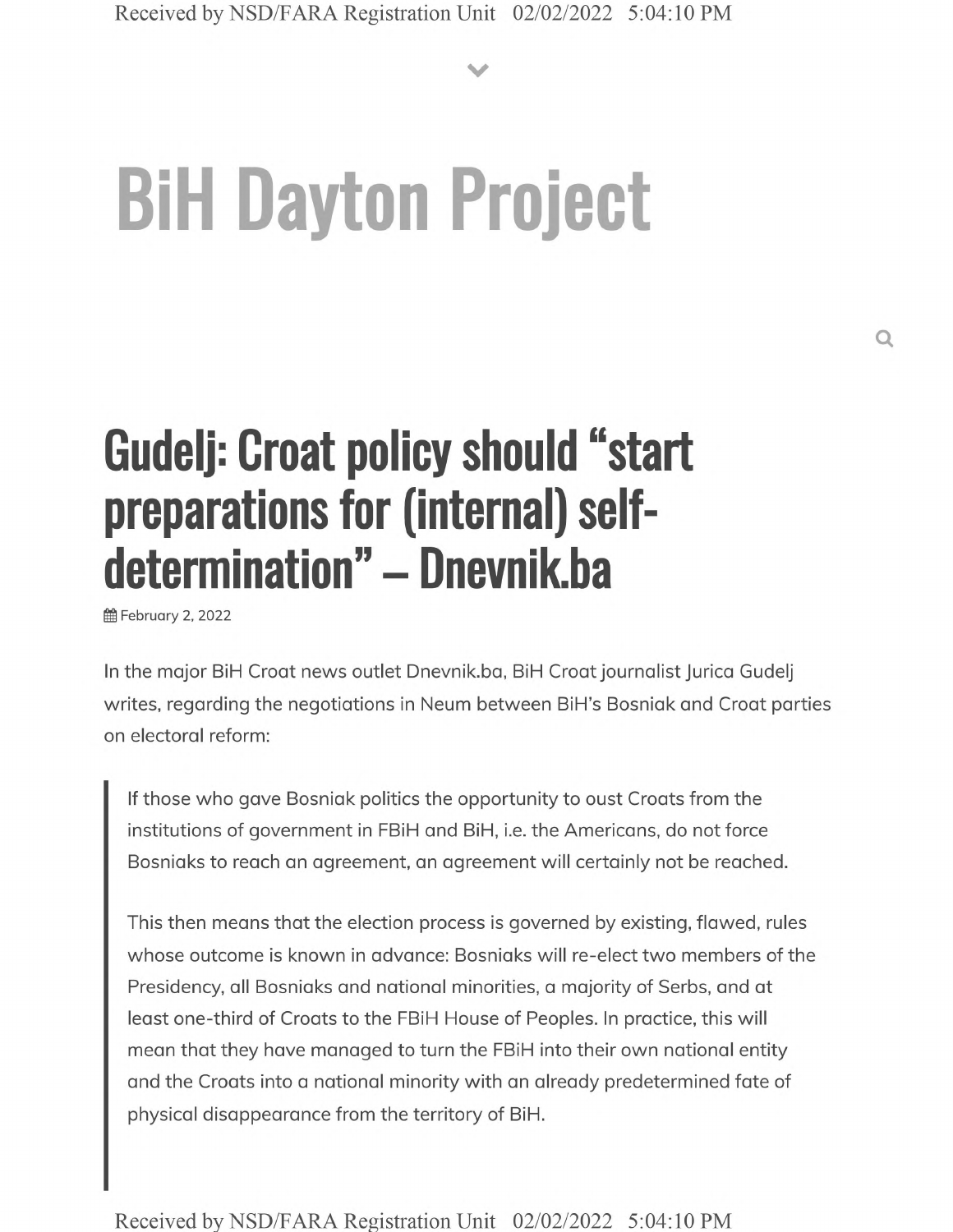Received by NSD/FARA Registration Unit 02/02/2022 5:04:10 PM

Because of this, Croat policy should not wait for what will happen with Electoral Law reform, given that what will happen is already clear. Rather, it should, if it is responsible towards itself and the people it represents, begin preparations for (internal) self-determination.

Gudelj further writes, "The Croatian National Assembly will probably soon have to make a decision on the exit of Croats from the state of BiH."

Read more here.

« Palmer, Eichhorst discuss electoral reform with BiH party leaders in Neum - N1

#### **RELATED POSTS**



**Palmer, Eichhorst discuss electoral reform with BiH party leaders in Neum - N1 的January 28, 2022**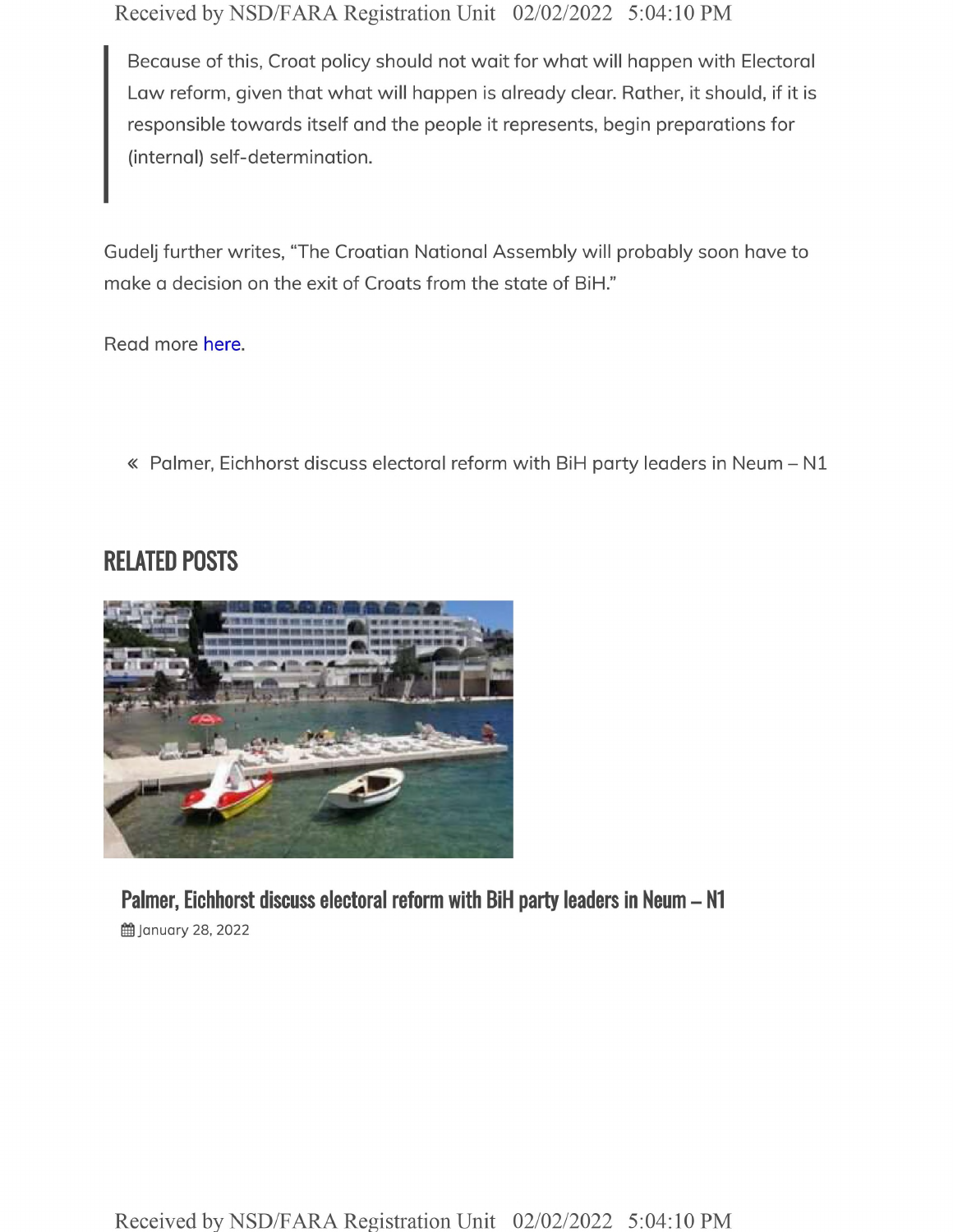

### *.* **Palmer, Eichhorst: Electoral reform crucial for overcoming BiH political crisis - N1**

**曲 January 26, 2022** 



**的January 26, 2022** 

#### **BIH DAYTON PROJECT**

This website is a resource for journalists, scholars, and policy makers in search of accurate and timely information about Bosnia and Herzegovina and its governmental bodies, entities, and constituent peoples.

This website presents materials representing a variety of viewpoints with respect to Bosnia and Herzegovina. This material is distributed by McGinnis Lochridge on behalf of Republika

Received by NSD/FARA Registration Unit 02/02/2022 5:04:10 PM